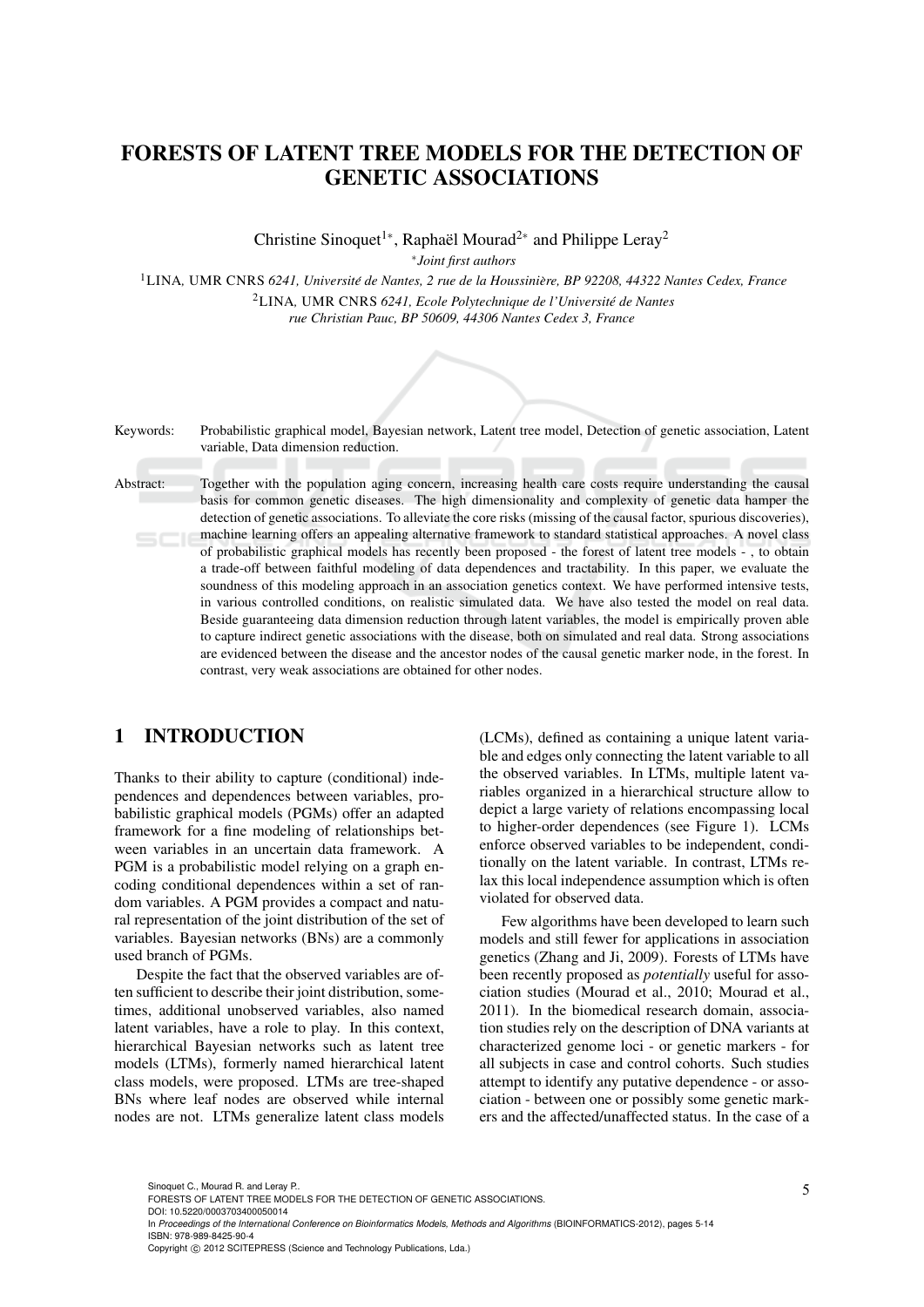single causal locus, a putative association is revealed if the distribution of variants between cases and controls shows an accumulation of the former with respect to some variant(s). From now on, we will refer to the most popular genetic markers, that is, Single Nucleotide Polymorphisms (SNPs).

One of the first motivations to propose this novel model - the forest of LTMs (FLTM) - is to take account of linkage disequilibrium (LD) in the most possible faithful way. Linkage disequilibrium occurs because DNA variants close on the chromosome are scarcely separated by the shuffling of chromosomes (recombination) that takes place during sex cell formation. Such variants are therefore transmitted together (as an haplotype) from parent to child. Such patterns are at the basis of the so-called haplotype block structure (Daly et al., 2001): "blocks" where statistical dependences between loci are high alternate with shorter regions characterized by low statistical dependences, the recombination hotspots. LD is crucial for association studies since a causal locus not sharply coinciding with a SNP is nevertheless expected to be flanked by SNPs highly likely to be shown (indirectly) associated with the phenotype. Besides, benefitting from high correlations is appealing to implement data dimension reduction.

Data dimension reduction exploiting LD is not new to genetics. However, tackling this issue through adapted Bayesian networks has but recently been proposed (Mourad et al., 2011). Notably, these authors have successfully compared the FLTM-based method to other methods with respect to faithfulness in LD modeling and data dimension reduction. Besides, FLTM models seem appealing to enhance association studies: due to their hierarchical structure, FLTM models would help pointing out a region containing a genetic factor associated with a studied disease. However, bottom-up information fading is likely to be observed in the hierarchical structure. The impact on downstream analyses such as association studies remains questionable. The very point is to check whether latent variables covering a causal region are found associated with the disease. In this paper, we have conducted a systematic and comprehensive evaluation of the ability of the FLTM model to help evidence genetic associations through latent variables.

This paper is organized as follows: after the Section "Definitions", the motivation for the FLTM model proposal is provided, together with the context of this proposal. The next Section describes the FLTM learning algorithm used in this paper and highlights the differences with the initial version. In Section "Study Protocol", we define the notion of "indirect association"; then we detail the protocol implemented to evaluate the ability of FLTM's latent variables to capture indirect associations. The Section Results and Discussion describes and discusses intensive tests on realistic simulated data and real genotypic data.

### 2 DEFINITIONS

BNs are defined by a directed acyclic graph  $G(X, E)$ and a set of parameters  $\theta$ . The set of nodes  $X =$  ${X_1, ..., X_p}$  represents *p* random variables and the set of edges *E* captures the conditional dependences between these variables (*i.e.* the structure). The set of parameters θ describes a conditional probability distributions  $\theta_i = [\mathbb{P}(X_i/Pa_{X_i})]$  where  $Pa_{X_i}$  denotes node *i*'s parents. If a node has no parent, then it is described by an *a priori* probability distribution. The variables are described for *n* observations. For further understanding, we now briefly recall some definitions.

Definition 1 (conditional independence). *Given a*  $subset$  of variables  $S \subseteq X \setminus \{X_i, X_j\}$ , conditional *independence between X<sup>i</sup> and X<sup>j</sup> is defined as:*  $\mathbb{P}(X_i, X_j|S) = \mathbb{P}(X_i|S) \mathbb{P}(X_j|S)$ . The non-equality en*tails that both variables are conditionally dependent given S.*

Definition 2 (entropy, mutual information). *The entropy of variable X writes as:*  $\mathcal{H}(X) = -\sum_{i=1}^{n} \mathbb{P}(x_i) \log \mathbb{P}(x_i)$  *where*  $\mathbb{P}(x_i)$  *is the probability mass function of outcome x<sup>i</sup> .* Given two variables  $X_1$  and  $X_2$ , the mutual in*formation measures the dependence of the two variables, expressing the difference of entropies between the independent model*  $\mathbb{P}(X_1)$   $\mathbb{P}(X_2)$  *and the dependent model*  $\mathbb{P}(X_1|X_2) \mathbb{P}(X_2)$ *:*  $I(X_1,X_2) =$  $\left(\mathcal{H}(X_1) + \mathcal{H}(X_2)\right) - \left(\mathcal{H}(X_1|X_2) + \mathcal{H}(X_2)\right) =$  $\hat{H}(X_1) - \mathcal{H}(X_1|X_2)$ . The larger the difference *between entropies, the higher is the dependence.*

Due to the presence of pairs of chromosomes in the human genome, the DNA at a given chromosome locus (SNP) may either be described through a pair of variants (alleles or phased data) at the finer description level or through a unique variant (unphased data). As SNPs are *biallelic*, only two alleles are encountered at the corresponding loci (instead of the 4 possible nucleotides A,T,C,G). Thus, SNPs are discrete variables whose three possible values may be coded as, say 0, 1 and 2, to respectively account for *aa*, {*Aa*, *aA*} (usually not distinguishable) and *AA*, where *A* and *a* are the two alleles. In the context of this paper, we restrain our concern to discrete and finite variables (either observed or latent). In this work, we address the case of the single causal genetic factor.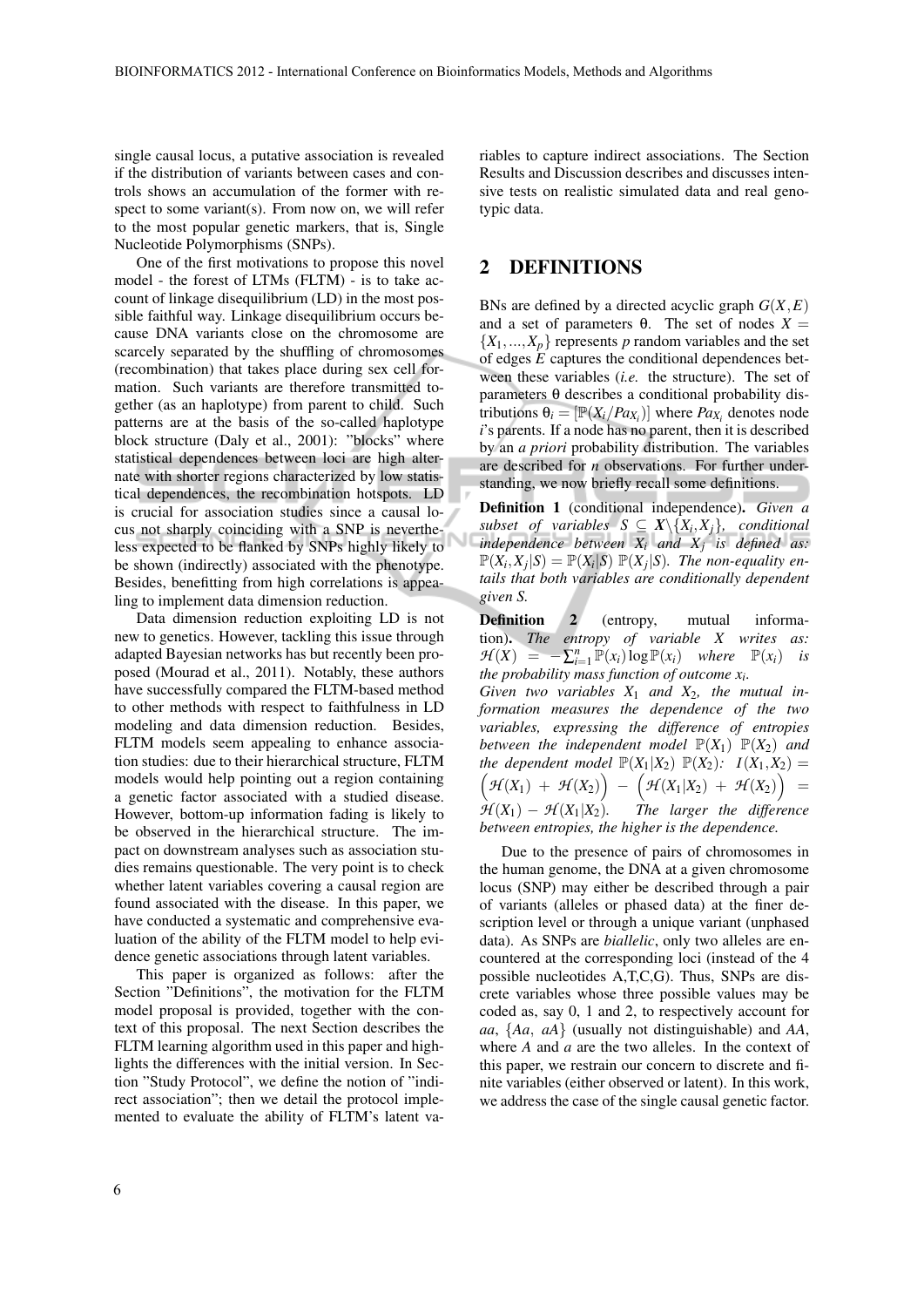

Figure 1: Latent tree model and forest of latent tree models. The light shade indicates the observed variables whereas the dark shade points out the latent variables.

# 3 MOTIVATION AND RELATED WORK

### 3.1 Motivation

To tackle the difficult problem of disease association detection, several algorithms coming from the machine learning domain have been proposed. Some of them use PGMs (Verzilli et al., 2006; Han et al., 2010). Recently, forests of latent tree models have been investigated for LD modeling purpose (Mourad et al., 2011). A forest of latent tree models (FLTM) is a forest whose trees are LTMs (see Figure 1). FLTMs generalize LTMs, since the variables are not constrained to be dependent upon one another, either directly or indirectly. Thus, FLTMs can describe a larger set of configurations than LTMs.

When modeling such highly correlated variables as those in genotypic data, the challenge is all the more crucial for downstream analyses such as study and visualization of linkage disequilibrium, mapping of disease susceptibility genetic patterns and study of population structure. Most notably, the benefits of using FLTMs to model LD rely on their ability to account for multiple degrees of SNP dependences and to naturally deal with the fuzzy nature of LD block boundaries. As we will further emphasize, this latter advantage results from the FLTM learning algorithm, which does not impose that the SNPs subsumed by the same latent variable be neighbouring SNPs (along the genome).

### 3.2 Related Work

As for general BNs, besides learning of parameters (θ), *i.e. a priori* and conditional probabilities, one of the tasks in LTM learning is structure inference. This task generally remains the most challenging due to the complexity of the search space. Regarding LTM learning, the proposals published in the literature fall



Figure 2: Illustration of key terms specific to our approach. A nodes: ancestor nodes of the causal SNP; O nodes: other latent nodes categorized in OT nodes (in causal tree) and OO nodes (outside the causal tree). See Figure 1 for node nomenclature.

into two categories. The first category relies on standard Bayesian network learning techniques. The second category is based on the clustering of the variables. To learn θ, both categories rely on the expectation maximization (EM) algorithm or an EM variant.

In the first category, the algorithms explore the search space through a local search strategy and optimize a score, such as the BIC score (Schwartz, 1978). Zhang proposed a greedy algorithm, to navigate in the structure search space (Zhang, 2004). This algorithm is coupled with a hill climbing procedure, to adjust the cardinality of the latent variables. A more efficient variant of this algorithm has recently been proposed (Chen et al., 2011). In this first category, structural expectation maximization (SEM) has also been adapted to the case of Bayesian networks with latent variables. SEM successively optimizes  $\theta$ , conditionally on the structure  $S$ , then optimizes  $S$  conditionally on θ. Parameter learning being a time-consuming step, in this framework, Zhang and Kocka have adapted a procedure, called local EM, to optimize the variables whose connexion or cardinality have been modified in the transition from former to current model (Zhang and Kocka, 2004). In one of the two LTM-based approaches dedicated to LD modeling, Zhang and Ji use a set of LCMs and apply a SEM strategy (Zhang and Ji, 2009). The number of LCMs has to be specified. To avoid getting trapped in local optima while running the EM algorithm to learn a set of latent models, these authors have adapted a simulated annealing approach.

The above score-based approaches require the computation of the maximum likelihood in presence of latent variables, a prohibitive task regarding computational burden. Thus, various methods based on the clustering of variables have been implemented. They all construct the model following an ascending strategy; they all rely on the mutual information (MI) criterion, to identify clusters of dependent variables. In their turn, these methods may be sub-categorized into binary- and non binary-based approaches.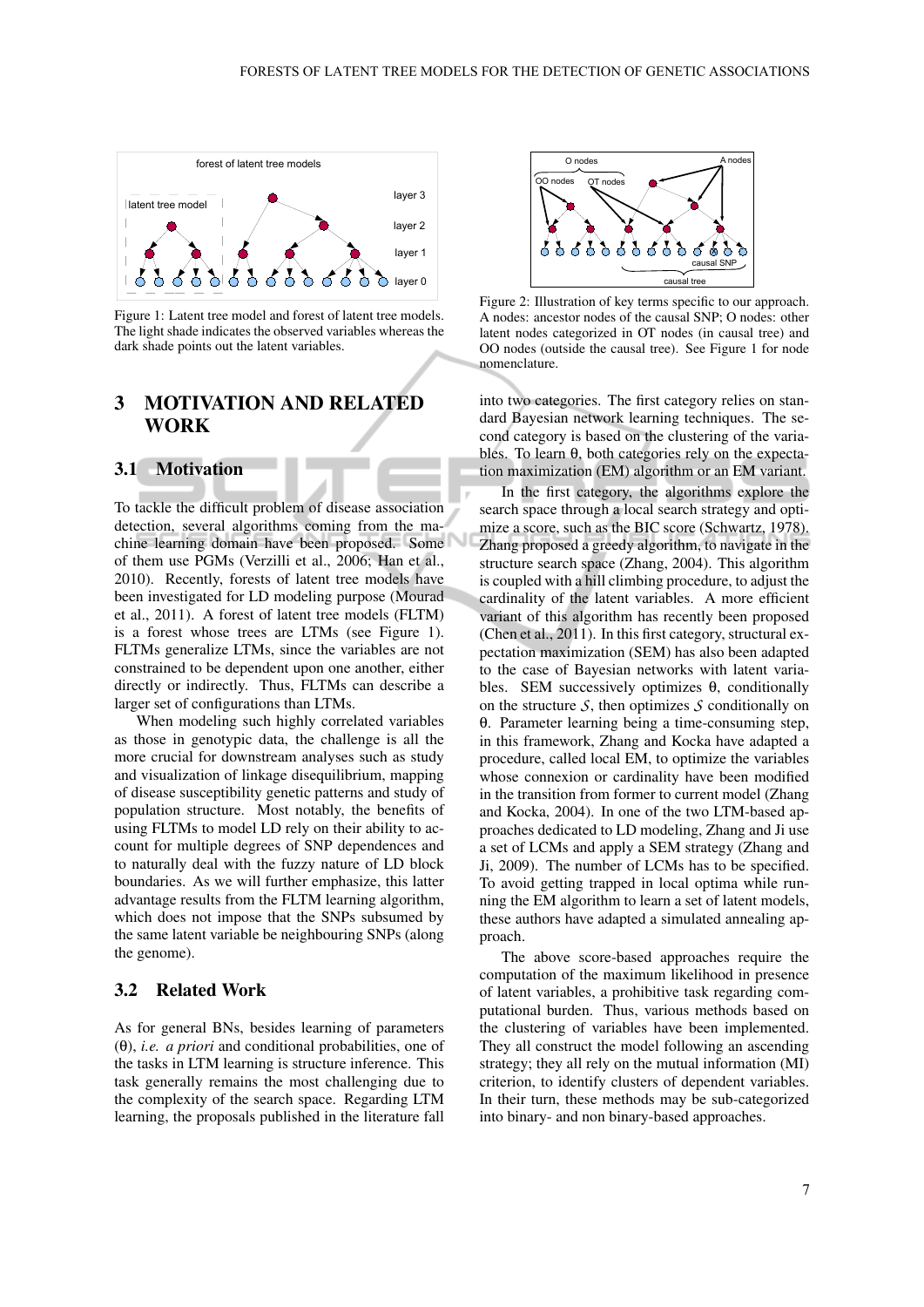Hwang and co-workers' learning algorithm is dedicated to binary trees and binary latent variables (Hwang et al., 2006). It has to be noted that the trees are possibly augmented with connexions between siblings, that is nodes sharing the same parent into the immediate upper layer. Also confining themselves to binary trees, Harmeling and Williams have proposed two learning algorithms (Harmeling and Williams, 2011). One of them approximates MI between a latent variable *H* and any other variable *X*, based on a linkage criterion (single, complete or average) applied for *X* and the variables in the cluster subsumed by *H*. A variant of this first algorithm locally infers the data corresponding to any latent variable; therefore it is possible to achieve an exact computation of the MI criterion between a latent variable and any other variable.

Two approaches have been proposed to circumvent binary tree-based structures. Wang and coworkers first build a binary tree; then they apply regularization and simplification transformations which may result in subsuming more than two nodes through a latent variable (Wang et al., 2008). In their approach devoted to LD modeling, Mourad and collaborators implement the clustering of variables through a partitioning algorithm (Mourad et al., 2011); the latter yields cliques of pairwise dependent variables. Besides, this method imposes the control of information fading as the level increases in the hierarchy, which generally results in the production of a forest of LTMs (instead of a single LTM).

Two of the above cited methods have been shown to be tractable. For these two non binary-based approaches, some reports are available: Hwang and coworkers' approach was able to handle 6000 variables and around 60 observations. The scalability of the FLTM construction by Mourad *et al.* has been shown for benchmarks describing  $10^5$  variables and 2000 individuals.

## 4 THE LEARNING ALGORITHM

We now describe the algorithm we have used to test the FLTM model in the context of association genetics. We have adapted the initial version of Mourad and co-workers. We will highlight the differences between the two implementations.

### 4.1 Sketch of the Algorithm

The learning is performed through an adapted agglomerative hierarchical clustering procedure. At each iteration, a partitioning method is used to as-

sign variables into non-overlapping clusters. The partitioning is based on the identification of cliques of strongly dependent variables in the complete graph of pairwise dependences. Amongst the clusters, each cluster of size at least two is a candidate for subsumption into a latent variable *H*. To acknowledge or reject the creation of  $H$ , a prior task considers the LCM rooted in this latent variable candidate and whose leaves are all the variables of the cluster. Parameter learning using the EM algorithm is performed for this LCM. Then probabilistic inference allows missing data imputation for the latent variable. Once all the data are known for this LCM, a validation step checks whether the latent variable captures enough information from its children. If a latent variable is validated, its child variables are then replaced with the latent variable. In contrast, the nodes in unvalidated clusters are kept isolated for the next iteration. Iterating these steps yields a hierarchical structure. In other words, latent variables capture the information borne by underlying observed variables (*e.g.* genetic markers). In their turn, these latent variables, now playing the role of observed variables, are synthesized through additional latent variables, and so on.

For a better understanding, we now detail five points of this algorithm. We start with the two points establishing the difference between the initial version in (Mourad et al., 2011) and our novel version.

#### 4.1.1 Window-based Data Scan versus Straightforward Data Scan

First, we remind the reader that the initial observed variables are SNPs, which are located along the genome in a sequence of "neighbouring" (but generally non contiguous) genetic markers. To meet the scalability criterion, a divide-and-conquer procedure has been implemented in (Mourad et al., 2011): the data is scanned through contiguous windows of identical fixed sizes. However, such splitting is questionable. It entails a bias in the processing of the variables located in the neighbourhood of the artificial window frontiers. Managing overlapping windows would not have lead to a practicable algorithm. Therefore, a first notable difference with the algorithm in (Mourad et al., 2011) lies in that our novel version does not require data splitting. Instead, a simple principle is implemented: not all pairs of variables are processed by the partitioning algorithm. Beyond a physical distance on the chromosome, δ, specified by the geneticist, variables are not allowed in the same cluster. Setting the  $\delta$  constraint actually corresponds to implementing a sliding window approach.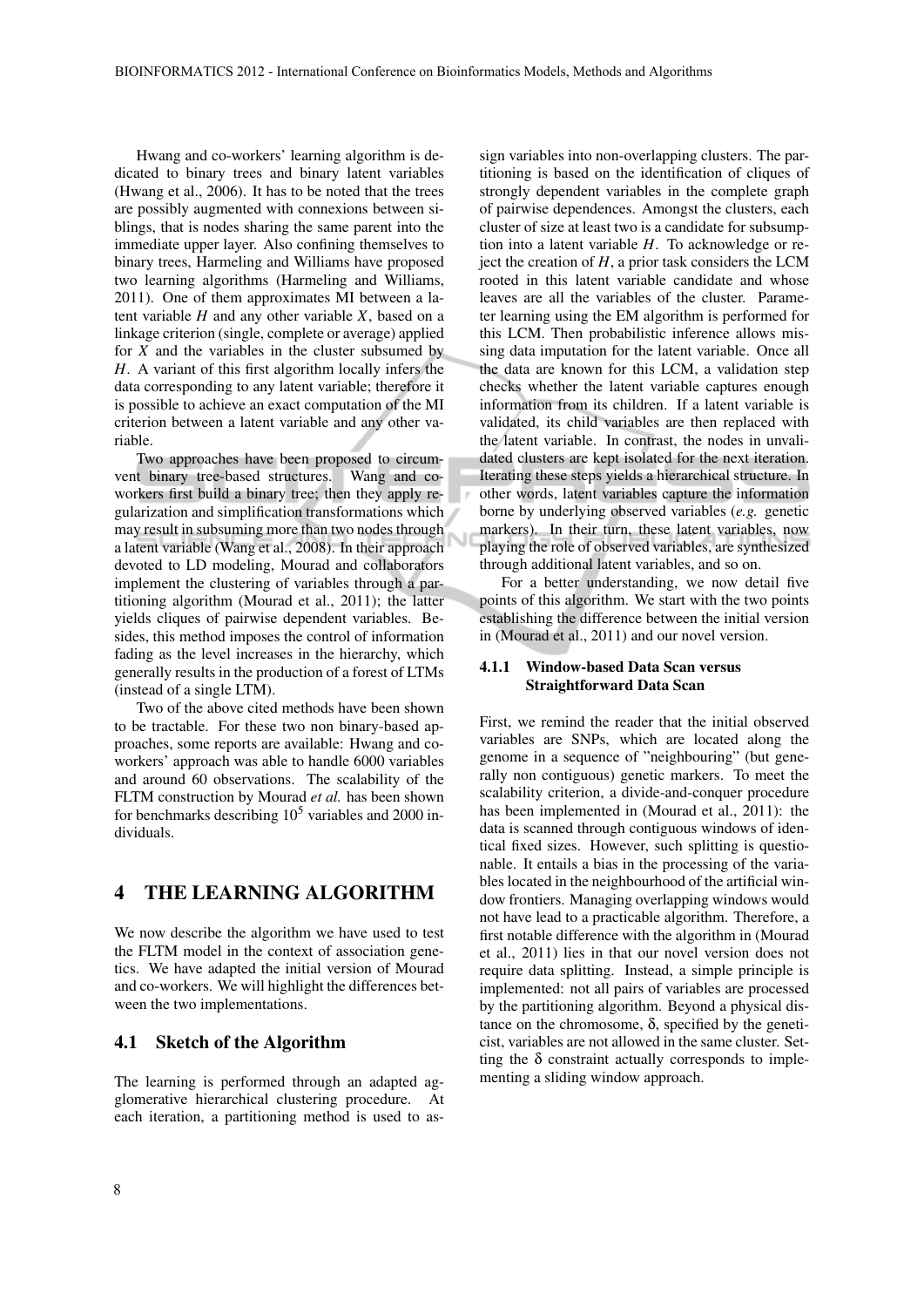#### 4.1.2 Partitioning of Variables into Cliques

Standard agglomerative hierarchical clustering considers a similarity matrix. As a latent variable is intended to connect pairwise dependent variables, the standard agglomerative approach was adapted accordingly. Within each window, our previous version run a clique partitioning algorithm on the complete graph of pairwise dependences. In the novel version, no complete matrix is required anymore. The physical constraint δ leads to calculate a sparse matrix of pairwise dependences, where only computed values are stored.

In our former version, we used the clique partitioning algorithm CAST devoted to the clustering of variables (Ben-Dor et al., 1999). The dependence between two variables, evaluated through pairwise mutual information, is used to derive a binary similarity measure (requested by CAST), depending on a threshold τ*pairwise*. Our algorithm automatically adjusts this threshold, based on a given quantile value of the mutual information values in the whole matrix (*e.g.* the median value). We have rewritten the CAST algorithm to take account of the physical constraint δ. Through the management of a sparse matrix of pairwise dependences, we actually allow the modulation of the useful matrix bandwidth, depending on the physical constraint imposed by the sliding window size δ.

However, unlike SNPs, latent variables are not characterized by a physical location on the chromosome. In this specific case, we average the locations of the SNPs subsumed by the latent variable.

#### 4.1.3 Data Imputation for Latent Variables

Data imputation is processed locally, that is considering the LCM rooted in the latent variable and whose leaves are the variables in the cluster. For simplification, the cardinality of the latent variable is estimated as an affine function of the number of leaves. Parameter learning is first performed in this LCM, through the EM algorithm. This step yields the marginal distribution of the latent variable and the conditional distributions of the child variables. Therefore, (linear) probabilistic inference can be carried on, based on the following principle:

$$
\mathbb{P}(H = c | \mathbf{x}^j) = \frac{\Pi_{i=1}^p \mathbb{P}(x_i^j | H = c) \mathbb{P}(H = c)}{\sum_{c=1}^k \Pi_{i=1}^p \mathbb{P}(x_i^j | H = c) \mathbb{P}(H = c)},
$$

with *k* the cardinality of latent variable *H*, *c* a possible value for *H*, *j* an observation, *i.e.* an individual in our case, and  $\mathbf{x}^j$  the vector of values  $\{x_1^j\}$  $\{i_1, ..., x_p\}$  corresponding to the variables in the cluster  $\{X_1, ..., X_p\}$ .

#### 4.1.4 Local Parameter Learning

In parallel with the structure growing, the parameters of the forest of LTMs are learned locally (see Subsection 4.1.3). At a given iteration, for any variable shown to be a leaf node in an LCM (corresponding to a cluster), the current marginal distribution is replaced with the conditional distribution learned in the LCM. Thus, during the bottom-up construction of the FLTM, marginal distributions are successively replaced with conditional distributions.

### 4.1.5 Validation of Latent Variables

The subsumption of the candidate cluster into the latent variable  $H$  is validated through a criterion averaging a normalized dependence measure between *H* and each of *H*'s child nodes:

$$
Criter = \frac{1}{|C_H|} \sum_{i \in C_H} \frac{I(X_i, H)}{\min(\mathcal{H}(X_i), \mathcal{H}(H))} \ge \tau_{latent},
$$

with 
$$
|C_H|
$$
 the size of cluster  $C_H$ .

4.2 Recapitulation

In the forest of LTMs, the subsumption process is controlled through thresholds τ*pairwise* and τ*latent* and constraint δ. No latent variable is allowed to subsume variables which are not highly pairwise dependent (τ*pairwise*) or which refer to regions which are too far from one another (δ); τ*latent* controls bottom-up information fading through the hierarchy. τ*pairwise*, τ*latent* and δ thus monitor the number of connected components (trees) and the number of layers in the forest. These three parameters rule the trade-off between faithfulness to the underlying reality and tractability of the modeling.

We have tested the behaviour of our algorithm in particular its handling of large sparse matrices - on datasets describing  $10^5$  SNPs for 2000 individuals. In (Mourad et al., 2011), the running time was around 15 hours for an arbitrary window size of 100 SNPs. When setting the sliding window size  $\delta$ to 0.5 *Mb*, a reasonable choice to capture LD, our novel algorithm now runs in less than 12 hours. It has to be emphasized that as our algorithm runs EM with 10 restarts, a significant improvement has been brought with respect to the initial version. Finally, we have checked that our algorithm is quasi linear with the number of SNPs and linear with the sliding window size. The corresponding experimentations are not shown in this paper. Neither are our examinations of the robustness with respect to parameter adjustment. The application software is available at http://sites.google.com/site/raphaelmourad/Home/pro grammes.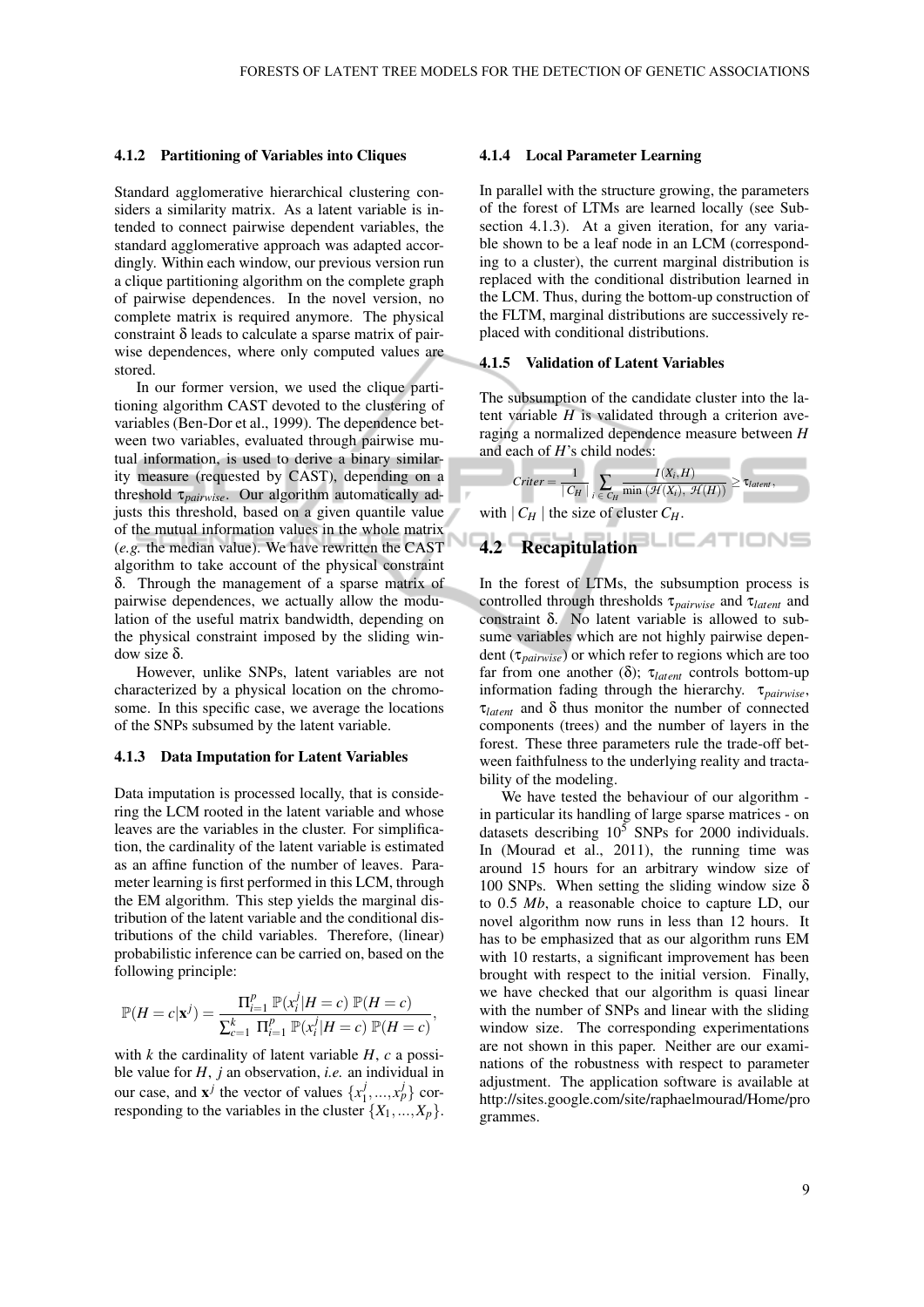## 5 STUDY PROTOCOL

Our purpose in this paper is to investigate how information about causality fades from bottom to top in the hierarchy and what are the trends regarding the ratios of latent variables erroneously associated with the disease. Therefore, we used realistic simulated data or real data designed or known to harbour a causal SNP. We name *indirect genetic association* any dependence between a causal SNP ancestor node (abbreviated as A) in the FLTM and the disease. This dependence is due to the fact that an A node is likely to capture the information of the causal SNP. If indirect genetic association may be evidenced for A nodes, the identification of A nodes will allow pointing out potentially causal markers since the latter are leaf nodes of the trees rooted in A nodes (see Figure 2 which clarifies the meaning of specific key terms further used). We will examine the difference between causal SNP ancestors (As) and other latent nodes (abbreviated as Os). We will also examine the behaviour of Os in causal trees (OTs) and of Os outside causal trees (OOs).

### 5.1 Simulation of Realistic Genotypic Data

Conducting a systematic analysis under controlled conditions requires that we are able to simulate both realistic SNP data and an association between one of these SNPs and the disease status (affected/unaffected). For this purpose, we have chosen one of the most widely used software applications, namely HAPGEN (http://www.stats.ox.ac.uk/∼marchini/software/gwas /hapgen.html) (Spencer et al., 2009). The reader well acquainted with such HAPGEN simulations may skip the two following paragraph, where we describe the simulation in the case of a single causal SNP.

Generating realistic genotypic simulation lies in the ability to mimic linkage disequilibrium (see Introduction, fourth paragraph). HAPGEN relies on the haplotypes (sequence of alleles, see Introduction, last paragraph) of a population of reference, to generate new haplotypes as mosaics of the known haplotypes, for a user-specified number of cases and controls. The genotype of any individual is generated based on the two haplotypes simulated for this individual.

HAPGEN selects at random the causal SNP, checking for the minor allele frequency to be within a user-specified range. Assuming causality under a specific disease model and effect sizes, it is straightforward to calculate the genotype frequencies in cases at that locus. On this basis, any case individual is

simulated by first simulating the alleles at the causal locus and then working outwards in each direction to construct the two haplotypes. Note that the same mechanism governs the construction of haplotypes, whatever the status of the individual (case or control). The only distinction lies in that the locus from which the extension is started is chosen at random, for controls. For cases, the extension is initiated from the causal locus. The extension processes conditionally on reference haplotypes and is ruled by the fine-scale knowledge of recombination rates and the physical distance between loci, to calculate the probability of breaks in the mosaic pattern as one moves along the region. Moreover, partial copies (of haplotype subregions) are blurred by simulated mutations.

To control the simulation conditions, three ingredients have been combined: *minor allele frequency* (MAF) of the causal SNP, severity of the disease expressed as *genotype relative risks* (GRRs) for various *disease models*. The range of the MAF at the causal SNP has been specified to be 0.1-0.2, 0.2-0.3 or 0.3-0.4. Various genotype relative risks have been considered and the disease model has been specified amongst additive, dominant, multiplicative or recessive (*add*, *dom*, *mul*, *rec*). These choices are justified as standards used for simulations in association genetics.

For short, together with GRRs, the disease models allow specifying the probability to be affected, depending on the genotype at the causal locus: *GRR* = P(*a f f ected*|*Aa*)  $\frac{\mathbb{P}(a f)$  *ected*<sub>[*aa*]</sub></sub>, where *A* is the disease allele. The specification of the disease model amongst *add*, *dom*, *mul* and *rec* allows the adjustment of the probability to be affected when carrying the two disease alleles *AA*, with respect to the probability to be affected when carrying *Aa* (or *aA*). Thus various effect sizes may be simulated. If 1 stands for the effect when no disease allele is present at the causal locus (*aa*), the effect sizes for the *Aa* and *AA* carriers are respectively:  $1 + \frac{\alpha}{2}, 1 + \alpha$  (*add*);  $1 + \alpha, 1 + \alpha$  (*dom*);  $1 + \alpha, 1 + \alpha^2$  $(mul); 1, 1+\alpha$  (*rec*).

To run HAPGEN, we have chosen the widely used reference haplotypes of the HapMap phase II coming from U.S. residents of northern and western European ancestry (CEU) (http://hapmap.ncbi. nlm.nih.gov/). The disease prevalence (percentage of cases observed in a population) specified to HAPGEN has been set to 0.01, a standard value used for disease locus simulation. The simulated data have been generated for 1000 unaffected subjects and 1000 affected subjects and consist of unphased genotypes relative to a 1.5 *Mb* region containing around 100 SNPs. Combining all previous conditions led to testing 36 scenarii  $(3 \times 3 \times 4)$ . To derive significant trends, we replicated each sce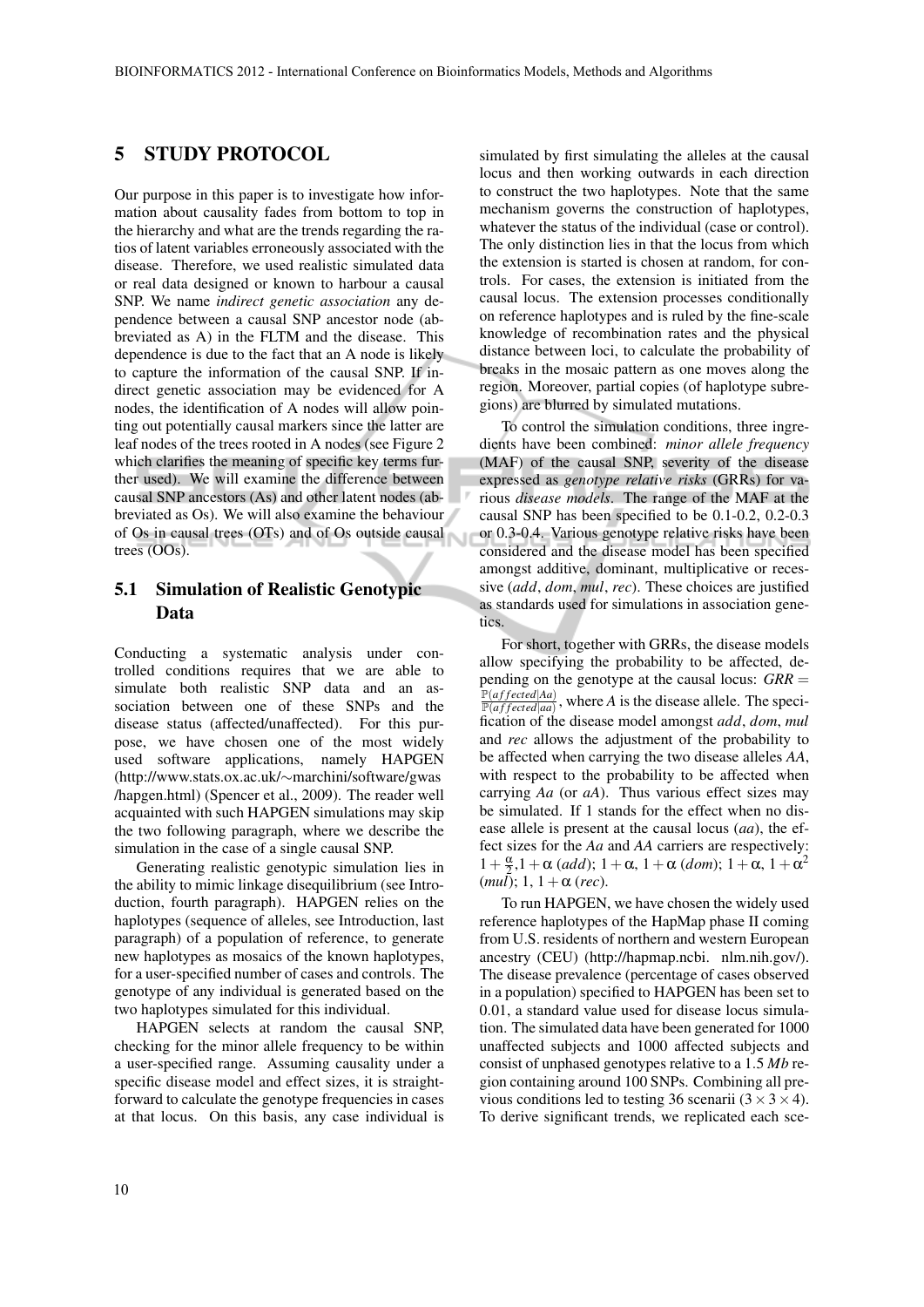nario 100 times. Together with our aim of a comprensive study, the necessity to replicate explains our choice of the number of variables (100 SNPs). Standard quality control for genotypic data has been carried out: SNPs with MAF less than 0.05 and SNPs deviant from the so-called Hardy-Weinberg Equilibrium (not detailed) with a p-value below 0.001 have been removed.

### 5.2 Detection of Genetic Associations

We have used the  $G^2$  standard test of independence rather than the well-known *Chi*<sup>2</sup> test: for relatively small sample sizes (below 300 subjects) as is the case for the real dataset analyzed,  $G^2$  is recommended. We have compared the p-values obtained, successively testing the phenotype *Y* against the causal SNP, the causal SNP ancestor nodes (A nodes) and other nodes (abbreviated as Os) in the FLTM's graph. We display the −*log*10(p-value) values. Values near 0 point out independence and the previous indicator increases with the strength of the dependence. **TECHN** 

To measure the significance of associations, we have implemented a permutation procedure dedicated to the computation of the per-test error rate  $\alpha'$  (type I error), in order to control the family-wise error rate  $\alpha$  (type I error) at 5%. Namely,  $\alpha'$  defines the significance threshold for each association test. α controls the probability to make one or more false discoveries among all hypotheses when performing multiple association tests. The procedure implemented to obtain  $\alpha'$  is the following: (i) for each permutation, and each FLTM's layer *L*, we perform independence tests between the variables in *L* and the phenotype. For each permutation, the minimum of the p-values over all variables belonging to *L* is identified (*pmin*). Given the threshold α, the distribution of *pmins* over all permutations allows to extract a pointwise threshold  $\alpha'$ .

An advantage of the FLTM strategy relies on the fact that there are less variables in the highest layers than in the lowest ones. Thus, we expect an increase of  $\alpha'$  with the layer level. That is the reason why our permutation procedure was adapted to the calculation of layer-specific thresholds  $\alpha'$ .

## 6 RESULTS AND DISCUSSION

### 6.1 Simulated Data

In the following, the data analysis has entailed the generation of up to 7 layers in the FLTMs. We will not report results obtained for layers with numbers above



Figure 3: Histograms of −*log*10(p-value) values resulting from association tests of the phenotype with the causal SNP ancestor nodes (As) and the other latent nodes (Os). General results compiling all simulated scenarii (see 5.1): MAF (0.1-0.2, 0.2-0.3 and 0.3-0.4), heterozygous GRR (1.4, 1.6 and 1.8) and disease model (dominant, recessive, additive and multiplicative).

3: such layers do not provide sufficient data to compute representative medians or draw informative boxplots. On average, over all 3600 FLTMs (36 scenarii  $\times$  100 replicates), the percentages of nodes are distributed as follows: 89.1% in layer 0, 9.5% in layer 1, 1.2% in layer 2 and 0.2% in layer 3.

#### 6.1.1 General Trends

Figure 3 compares the histograms of −*log*10(p-value) values resulting from association tests of *Y* with A nodes and O nodes, respectively. The comparison of these two histograms reveals a large dissimilarity between the two distributions. The majority (70%) of −*log*10(p-value) values relative to A nodes is greater than 1, whereas it is the case for only 19% of O nodes. Indeed, we observe that large −*log*10(p-value) values (*e.g.*, greater than 5) are common for the former and are very rare for the latter. A non-parametric test, the Wilcoxon rank-sum test, shows a p-value less than  $10^{-16}$ , thus confirming that A and O p-values follow two different distributions.

Figure 4(a) more thoroughly describes the −*log*10(p-value) values observed for the different layers of the FLTM in the cases of tests relative to A and O nodes. The layer 0 refers to the association tests between the phenotype and the causal SNP and serves as the reference value. In this figure, we observe that the association strength for A nodes slowly decreases when the layer number increases, whereas the association for O nodes sticks to −*log*10(p-value) values below 0.4, corresponding to p-values greater than 0.4. Although O nodes reveal false positive associations (less than 10% have a p-value below 0.01), these results clearly highlight a general trend: indirect associations are captured by the A nodes while it is not the case for a large majority of O nodes.

Figure 4(b) emphasizes the general trend of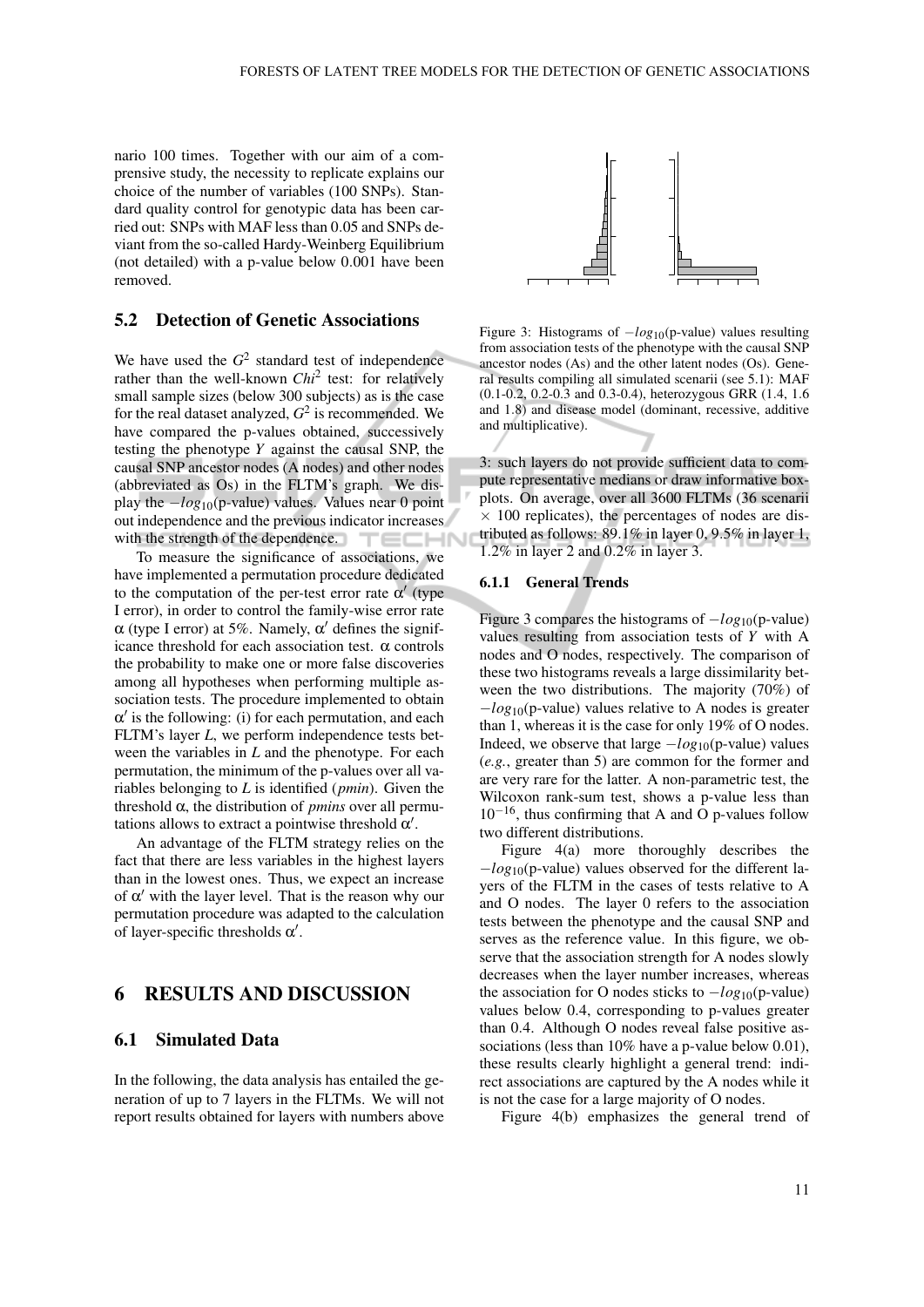

 $(a)$  (b) Figure 4: −*log*10(p-value) values for the different layers of the FLTM, resulting from association tests of the phenotype with the causal SNP ancestor nodes (As) and with the other latent nodes (Os) - simulated data. (a) Boxplots. (b). Median values. The layer 0 shows the results of the association tests between the phenotype and the causal SNP (over all simulated scenarii). See Figure 3 for details about the scenarii, see last paragraph of 5.2 for the definition of error rate  $\alpha'$ .



(b)

Figure 5: Median −*log*10(p-value) values for the different layers of the FLTM, resulting from association tests between the phenotype and latent nodes - simulations under thirty-six conditions. (a) Causal SNP ancestor nodes (As). (b) Other latent nodes (Os). The different windows represent possible genetic scenarii. At the top of each window, the range of the simulated causal SNP's minor allele frequency and the disease model assumption (additive, dominant, multiplicative or recessive) are indicated. The three different symbols used refer to as many genotype relative risks considered for the simulated causal SNP (see Legend and 5.1). The layer 0 refers to the association tests between the phenotype and the causal SNP (over all 100 replications).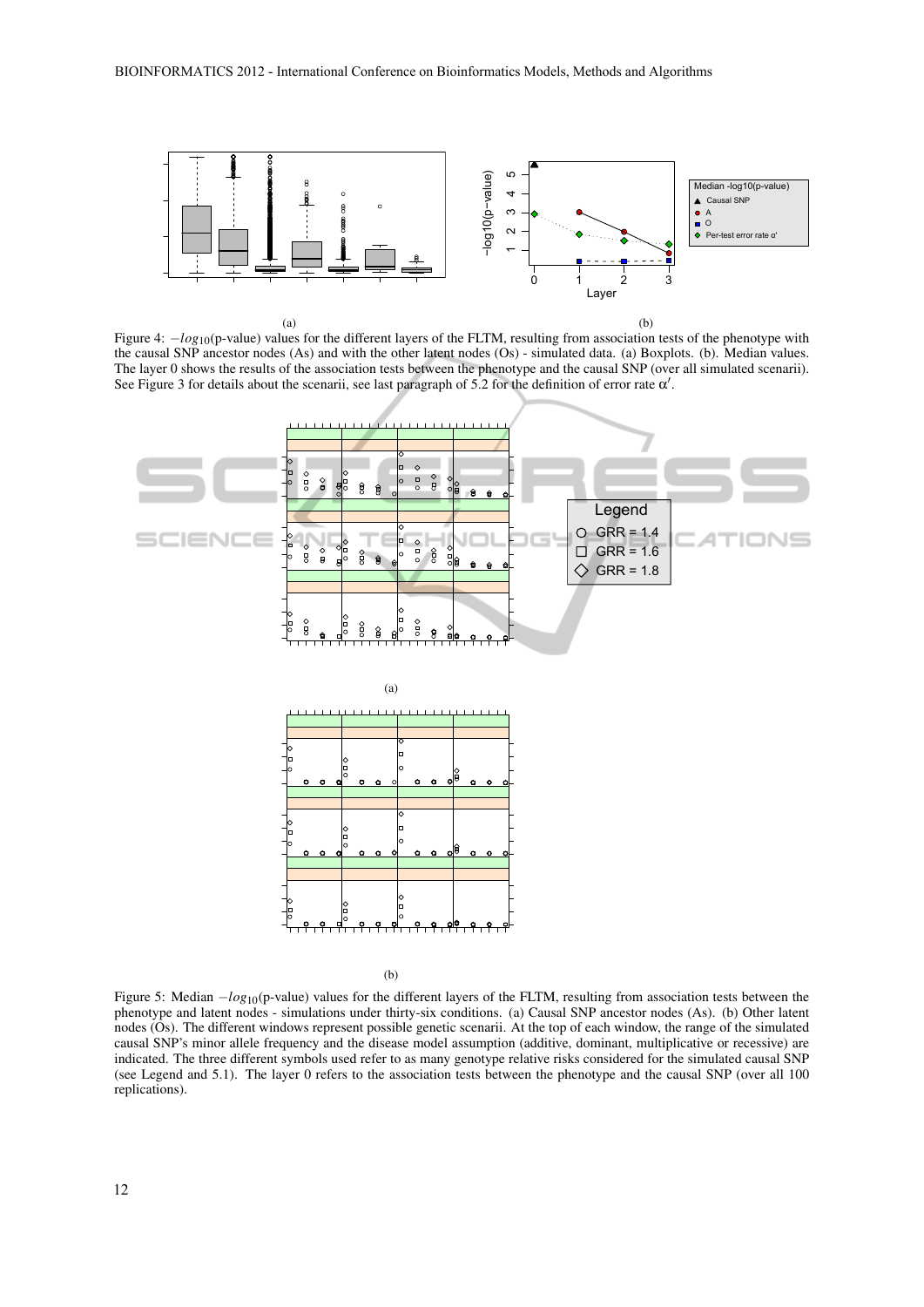−*log*10(p-value) observed for A and O nodes, and compares the median −*log*10(p-value) value obtained for each layer to the corresponding value associated with the significance threshold  $\alpha'$  specific to this layer (see Subsection 5.2, second paragraph). This figure reveals that up to the second layer, significant associations are identified for A nodes. In contrast, regarding O nodes, for all layers, median −*log*10(p-value) values are smaller than the corresponding  $-\log_{10}(\alpha')$ values. Focusing on the O distribution, we observe that the percentage of p-values lower than  $\alpha'$  (false positives) is 4.7%.

The existence of the false positives (FPs) can partly be explained by the presence of indirect dependences between the causal SNP and the OTs, that is the O nodes located in the causal tree. The causal tree is the tree containing the causal SNP (see Figure 2). At the opposite, no FPs are expected for O nodes outside the causal tree (OOs). The three key relations are:  $Os = OTs(21%) + OOs(79%);$  True Positives = As; False Positives = FP Os = FP OTs  $(73\%)$  + FP OOs (27%). Thus 73% of FPs are in the causal tree, representing only 21% of O nodes (in causal tree and other trees). In the causal tree, the FP rate is 16%; over all non causal trees, the FP rate is 1.6%. In conclusion, the major part of FPs is confined in the causal tree.

#### 6.1.2 Behaviour under Thirty-six Genetic Scenarii

We now compare association test results between A and O nodes for each scenario described in Subsection 5.1 (see Figure 5). Globally, similar tendencies are observed over all scenarii: the association strength drops continuously from bottom to layer number 3; in the case of O nodes, an overwhelming majority of results points out the absence of association, whichever the FLTM's layer concerned.

When considering the easiest case (MAF range  $= 0.3-0.4$ , GRR  $= 1.8$  and multiplicative model), over all layers, the A nodes present strong associations (−*log*10(p-value) > 7). Regarding a less ideal but more plausible configuration (MAF range  $= 0.2$ -0.3, GRR  $= 1.6$  and additive model), the median −*log*10(p-value) value computed for A nodes decreases from 8.3 at layer 0, to reach 4.6, 3.2 and 2.2 at layers 1, 2 and 3, respectively. On the contrary, when the model is recessive, the association with the causal SNP is low and the A nodes cannot capture anything (similar results are obtained with most of the methods dedicated to association studies). As regards the O nodes, null associations are reported in all configurations.



Figure 6: Boxplot of −*log*10(p-value) values for the different layers of the FLTM, resulting from association tests of the phenotype with the causal SNP ancestor nodes (As) or with the causal SNP non-ancestor nodes (Os) - real data. Layer 0 refers to the association test between the phenotype and the causal SNP (marker 19). In layer 3, no O nodes are observed in the FLTMs.



We have also evaluated on real data the ability of FLTM models to capture the indirect associations with the phenotype. We have used a reference dataset relative to a 890 *kb* region flanking the *CYP2D6* gene on human chromosome 22q13. This gene has a confirmed role in drug metabolism (Hosking et al., 2002). The dataset consists of 32 SNP markers genotyped for 268 individuals and was downloaded from the R package graphminer developed by Verzilli and collaborators (Verzilli et al., 2006). The SNP 19 at the position 550 *kb* is the closest marker to *CYP2D6* gene (at 525.3 *kb*). For this reason, for our experiment, we have considered the SNP 19 as the causal marker.

To take into account the stochastic nature of our algorithm (random initialization of parameters during the EM algorithm), we present the results relative to 1000 runs. Each run takes on average 5.4 *s* on a standard PC computer (3 *GHz*, 2 *GB* RAM). On average, over all 1000 FLTMs (1000 replicates), the percentages of nodes are distributed as follows: 82.62% in layer 0, 16.89% in layer 1, 0.39% in layer 2 and 0.10% in layer 3. Figure 6 shows the −*log*10(p-value) values of association tests relative to As and Os. As expected in view of experiments led on simulated data, the A nodes succeed in capturing indirect association, in particular in layer 1, with a median value of 5.5, corresponding to p-values lower than  $5.10^{-6}$ . In the other layers, the strength of associations is lower but remains relatively high as in the layer 2 showing a median value of 4, equivalent to a p-value of  $10^{-4}$ . As previously seen, when we focus on O nodes, we observe very few strong associations. The majority of p-values (over 80%) is greater than 0.01.